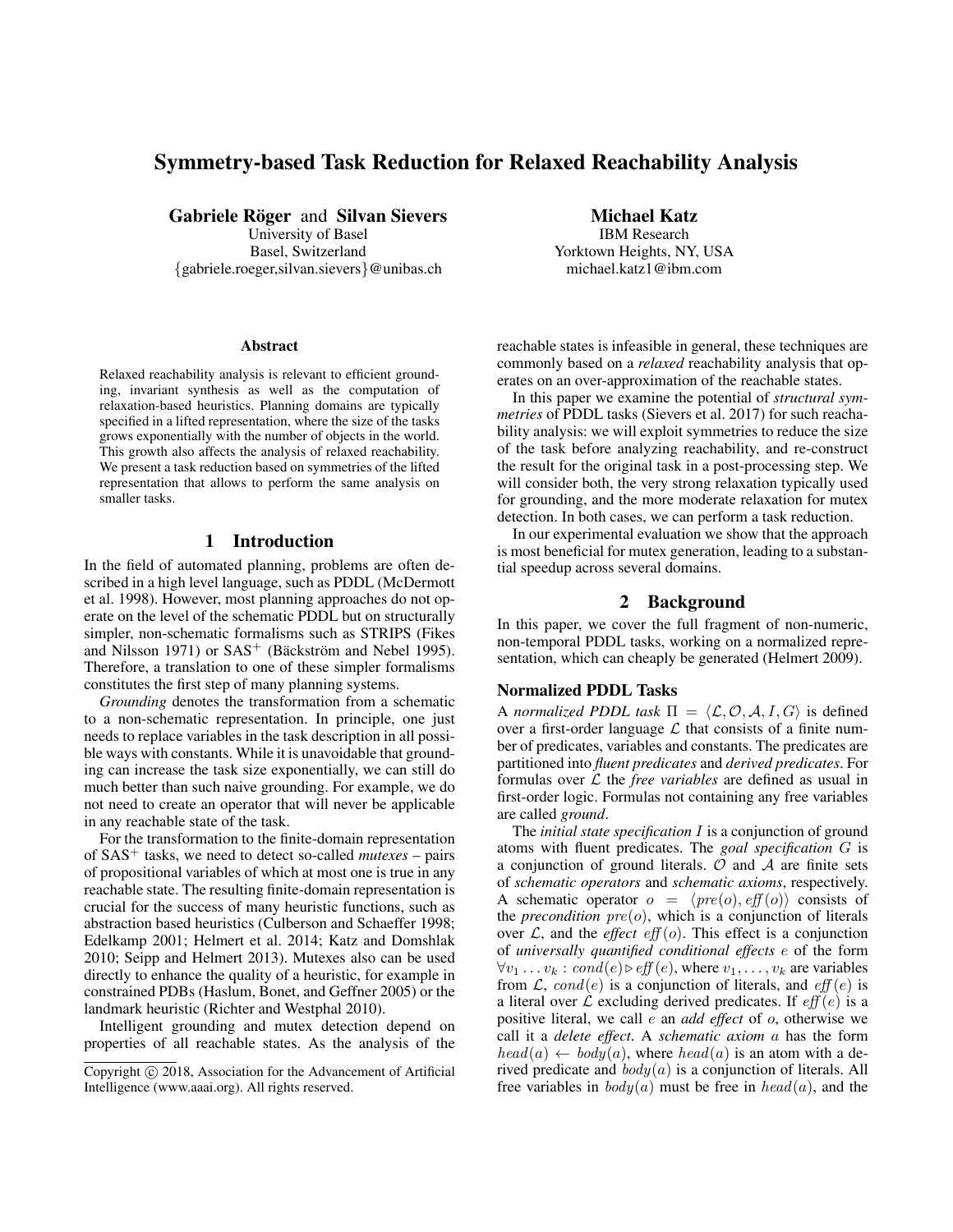set of axioms must be *stratifiable* (Thiébaux, Hoffmann, and Nebel 2005), which is an ordering property that guarantees that the outcome of axiom-evaluation is well-defined.

The notion of free variables is extended to operators and axioms as follows: for an operator effect  $e_1 \wedge \cdots \wedge e_n$ the free variables are  $free(e_1) \cup \cdots \cup free(e_n)$ , where  $free(\forall v_1 \ldots v_k : cond(e_i) \triangleright eff(e_i)) = (free(cond(e_i)) \cup$  $free(eff(e_i))) \setminus \{v_1, \ldots, v_k\}$ . For operator *o* the free variables are  $free(pre(o)) \cup free(eff(o))$  and analogously for axiom a free(head(a))∪free(body(a)). We also refer to the free variables as the *parameters* of the operators and axioms.

Before we can define the semantics of the task, we need to explain what it means to *ground* operators and axioms. During grounding, each schematic operator o gets replaced with a set of *ground operators induced by* o that do not contain any variables. Informally, we can describe this as a two-step process. In a first step, each universally quantified conditional effect gets expanded into a conjunction of conditional effects where the variables are replaced with all possible combinations of constants. Afterwards, all variables in the operator are free. A second step iterates over all possible assignments of constants to the parameters and adds a copy of the operator where all variables are replaced with the assigned constants. Analogously, each axiom  $head(a) \leftarrow$  $body(a)$  is replaced with ground axioms by substituting the parameters in all possible ways with constants.

We now describe the semantics of a PDDL task in terms of the induced ground task. A *state* s assigns values TRUE and FALSE to all ground atoms with *fluent* predicates. The corresponding *derived state*  $\llbracket s \rrbracket$  extends the assignment to *all* ground atoms, evaluating the ground axioms as in stratified logic programming. The *initial state*  $s<sub>0</sub>$  of the task assigns value TRUE to all atoms occurring in  $I$ , and FALSE to all other fluent ground atoms.

A ground operator *o* is *applicable* in state *s* if  $\llbracket s \rrbracket$   $\models$  $pre(o)$ . Ground atom A is true in the successor state if it has been true in s and a has no effect  $\varphi \triangleright \neg A$  such that  $\llbracket s \rrbracket \models \varphi$ or if *o* has an effect  $\varphi \triangleright A$  with  $\llbracket s \rrbracket \models \varphi$ .

A *plan* for the task is a sequence of ground operators whose subsequent application leads from the initial state  $s_0$ to a state  $s_{\star}$  with  $\llbracket s_{\star} \rrbracket \models G$ . As we are only concerned with reachability, we do not discuss operator costs or plan quality.

#### Structural Symmetries

A *symbol mapping*  $\sigma$  over language  $\mathcal{L}$  (Sievers et al. 2017) is a permutation of  $\mathcal L$  that permutes the predicates, variables and constants individually (e. g. no predicate is mapped to a constant). We write  $\tilde{\sigma}$  for the natural extension of  $\sigma$  to arbitrary expressions over language  $\mathcal{L}$ . For some expression  $e$ over  $\mathcal{L}, \tilde{\sigma}(e)$  replaces all symbols s from  $\mathcal{L}$  with  $\sigma(s)$ .

A *structural symmetry* of a PDDL task  $\langle \mathcal{L}, \mathcal{O}, \mathcal{A}, I, G \rangle$ (Sievers et al. 2017) is a symbol mapping over  $\mathcal L$  such that  $I \equiv \tilde{\sigma}(I)$ , for each operator  $o \in \mathcal{O}$  there is  $\tilde{\sigma}(o) \in \mathcal{O}$ , and for each axiom  $a \in \mathcal{A}$  there is  $\tilde{\sigma}(a) \in \mathcal{A}$  (up to reordering of conjuncts and renaming of variables). Intuitively, applying a structural symmetry to a PDDL task results in a task with semantically equivalent initial state, operators and axioms. The set of all structural symmetries forms a group. In the original definition of structural symmetries for non-ground



$$
load(p, t, l) = \langle pac(p) \land truck(t) \land loc(l) \land at(p, l) \land at(t, l),\n\neg at(p, l) \land in(p, t) \rangle
$$
  
\n
$$
unload(p, t, l) = \langle pac(p) \land truck(t) \land loc(l) \land in(p, t) \land at(t, l),\n\nat(p, l) \land \in (p, t) \rangle
$$
  
\n
$$
drive(t, l, l') = \langle truck(t) \land loc(l) \land loc(l') \land at(t, l),\n\neg at(t, l) \land at(t, l') \rangle
$$

Figure 1: Running example (simple Logistics task).

PDDL tasks, Sievers et al. also require  $\tilde{\sigma}(G) \equiv G$ , but they already discuss that this stabilization of the goal condition is not necessary for reachability analysis applications.

## 3 Running Example

We will use the very simple Logistics task from Figure 1 as a running example: there are four locations, three packages and five trucks. The initial state specification states for each constant whether it is a package, a truck or a location, and for each truck and package that it is at the location indicated in the figure. The packages need to be delivered *at* the location indicated by the arrows, using the (schematic) operators for loading/unloading packages to/from trucks and for moving the trucks. In the example, any symbol mapping that only permutes trucks at the same location and packages at the same location is a structural symmetry. The destinations of packages are irrelevant, because we only consider reachability and hence can ignore the goal.

#### 4 Relaxed Reachability

We are interested in the following kind of relaxed reachability of literals:

**Definition 1.** *The set of*  $k$ -reachable *ground literals*  $\ell$  ( $k \in$  $\mathbb{N}_0$ *) is the smallest set that contains literal*  $\ell$  *if* 

- $\ell$  *is true in the initial state, or*
- k > 0 *and there is a ground operator* o *such that*  $-$  *o* has an effect  $\varphi \triangleright \ell$ , and
	- $−$  *each literal in*  $\varphi$  *and in*  $pre(o)$  *is*  $k − 1$ *-reachable, or*
- *there is a ground axiom*  $\ell \leftarrow \psi$  *such that each literal in*  $\psi$ *is* k*-reachable.*

This notion is very closely related to the concept of relaxed reachability that is underlying the maximum heuristic (Bonet and Geffner 2001), extending it from atoms to literals by treating them like independent atoms. It relaxes the task in two ways: first, the interaction of literals occurring in conditions is not considered but it is sufficient if the literals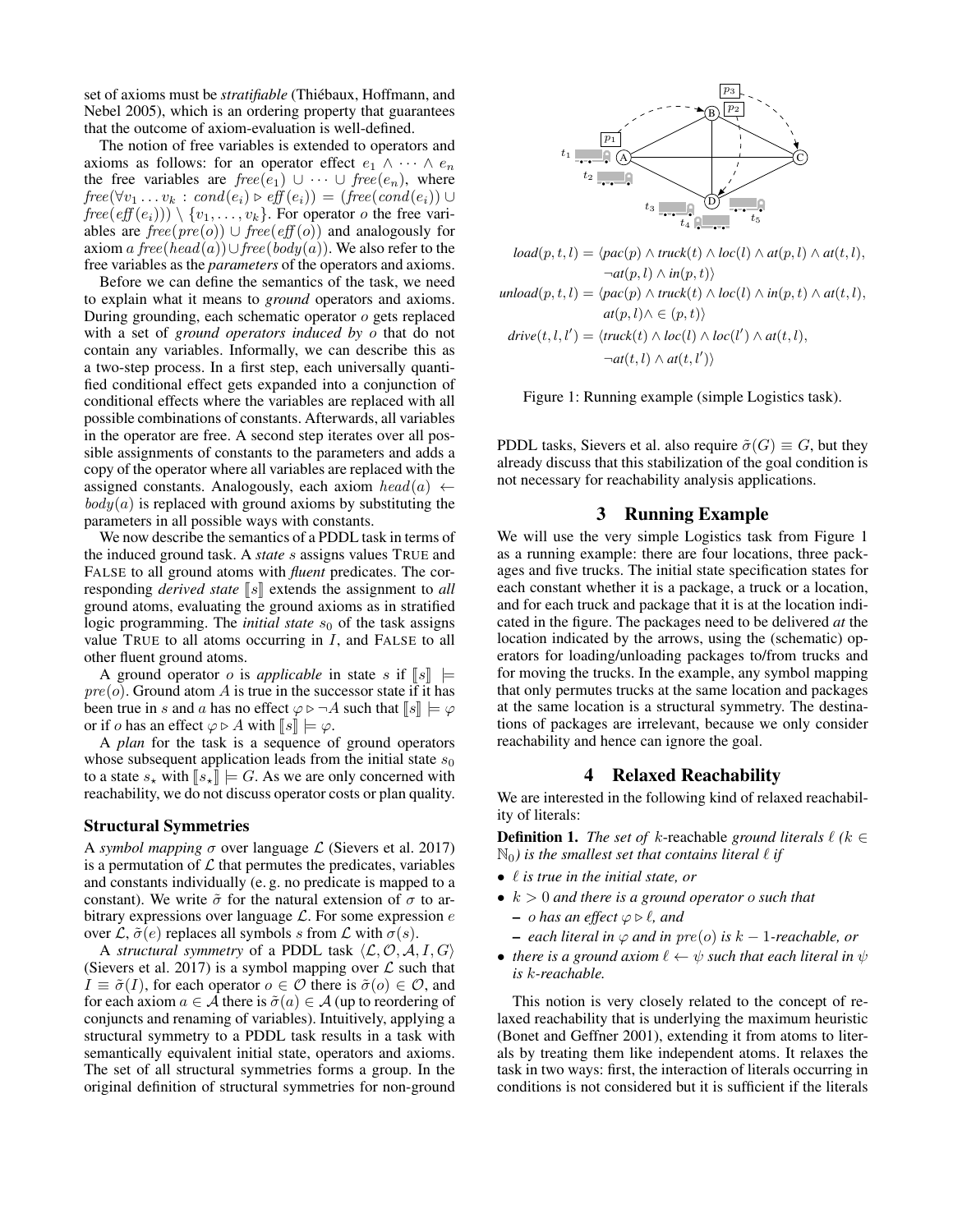are *individually* relaxed reachable. Second, operator effects that make a literal false are ignored. This corresponds to the well-known delete relaxation.

A ground atom is  $k$ -reachable if it occurs in layer  $k$  of the Graphplan (Blum and Furst 1997) planning graph in the absence of mutual exclusion relations, which happens naturally in the delete relaxation (Hoffmann and Nebel 2001).

The important property of relaxed reachability is that it is an over-approximation of the actual reachability of literals: if a literal is relaxed unreachable then it will be false in every reachable (derived) state of the planning task.

## 5 Symmetry-based Reduction and Expansion

The task reduction will be based on sets  $C$  of pair-wise symmetric constants, where each symbol mapping that just swaps two elements of  $C$  is a structural symmetry of the task. As each permutation of  $C$  can be viewed as a sequence of such swaps and the structural symmetries form a group, this is equivalent to the following definition:

Definition 2 (C-permutation, symmetric constant set). *Let*  $\Pi$  *be a PDDL task over*  $\mathcal L$  *with constants*  $\mathcal C$  *and let*  $C \subseteq \mathcal C$ *.* 

*A* C-permutation *is a symbol mapping*  $\sigma : \mathcal{L} \to \mathcal{L}$  *with*  $\sigma(x) = x$  *for*  $x \notin C$ *.* 

*If each* C*-permutation is a structural symmetry of* Π *then* C *is a* symmetric constant set*.*

For a C-permutation  $\sigma$ , the restriction  $\sigma|_C$  of  $\sigma$  to C is a permutation of C.

Also, the set of C-permutations, together with the function composition operator, forms a group. In particular, if  $\sigma$ is a C-permutation then also  $\sigma^{-1}$  is a C-permutation.

A subset  $C'$  of a symmetric constant set  $C$  is a symmetric constant set since each  $C'$ -permutation is a  $C$ -permutation.

For an illustration in the example task, consider  $C_1$  =  $\{t_3, t_4, t_5\}$  and  $C_2 = \{t_1, p_1\}$ . Symbol mapping  $\sigma$  with  $\sigma(t_3) = t_4$ ,  $\sigma(t_4) = t_5$ ,  $\sigma(t_5) = t_3$  and  $\sigma(x) = x$  otherwise is a  $C_1$ -permutation. Also  $\sigma^{-1}$ , mapping  $t_3$  to  $t_5$ ,  $t_5$  to  $t_4$ , and  $t_4$  to  $t_3$ , is a  $C_1$ -permutation. It is easy to see that all  $C_1$ -permutations are structural symmetries, so  $C_1$  is a symmetric constant set. There are only two  $C_2$ -permutations: the identity mapping, and the mapping that only swaps  $t_1$  and  $p_1$ . As the latter is not a structural symmetry,  $C_2$  is *not* a symmetric constant set.

While the previous definition considered sets of constants, the following one considers sets of ground literals:

Definition 3 (C-symmetric set of literals). *Let* C *be a set of constants. A set of ground literals* L *is* C-symmetric *if for each*  $\ell \in L$  *and*  $C$ *-permutation*  $\sigma$  *it holds that*  $\tilde{\sigma}(\ell) \in L$ *.* 

Using  $C_1$  as above, set  $\{in(p_1, t_3), in(p_1, t_4), in(p_1, t_5)\}$ is  $C_1$ -symmetric, while  $\{in(p_1, t_3), in(p_1, t_4)\}$  is not.

The following notion of *reduction* will build the core of our approach. Intuitively, it simply removes all parts from the task that mention a constant that should *not* be preserved.

**Definition 4** (Reduction). Let  $\Pi = \langle \mathcal{L}, \mathcal{O}, \mathcal{A}, I, G \rangle$  be a *PDDL task. For a set*  $C$  *of constants in*  $\mathcal L$  *and*  $C' \subseteq C$ *, the* reduction from *C* to *C'* of  $\Pi$  *is the PDDL task*  $R_{C\downarrow C'}(\Pi)$  =  $\langle R_{C\perp C'}(\mathcal{L}), R_{C\perp C'}(\mathcal{O}), R_{C\perp C'}(\mathcal{A}), R_{C\perp C'}(I), R_{C\perp C'}(G)\rangle$ *where*

- $R_{C\downarrow C'}(\mathcal{L})$  *removes from*  $\mathcal L$  all constants from  $C \setminus C'$ ,
- $R_{C\downarrow C'}(\mathcal{O})$  and  $R_{C\downarrow C'}(\mathcal{A})$  *remove all operators and ax*ioms mentioning a constant from  $C \setminus C'$ , and
- $R_{C\downarrow C'}(I)$  and  $R_{C\downarrow C'}(G)$  *remove all conjuncts mention*ing a constant from  $C \setminus C'$ .

*For a set* L *of literals over* L, the reduction  $R_{C\downarrow C'}(L)$ *consists of all*  $\ell \in L$  *that are also literals over*  $R_{CLC'}(\mathcal{L})$ *.* 

In our example task, the only change in the reduction from  $C_1$  to  $C_1' = \{t_3, t_4\}$  is the removal of  $at(t_5, D)$ and  $\text{truck}(t_5)$  from the initial state specification. If there was an operator that mentioned specifically truck  $t_5$ , the entire operator would be removed. For a set  $L =$  $\{in(p_1, t_3), in(p_1, t_4), in(p_1, t_5)\}$  of literals,  $R_{C_1 \downarrow C_1'}(L) =$  $\{in(p_1, t_3), in(p_1, t_4)\}.$ 

Next we show that reductions preserve all symmetries that do not map preserved constants to removed constants:

Lemma 1. *Let* C *be a set of constants of task* Π *with language* L *and let* C <sup>0</sup> ⊆ C*. For every structural symmetry* σ *of*  $\Pi$  *with*  $\sigma(c) \in C \setminus C'$  *for all*  $c \in C \setminus C'$ *, the symbol* mapping  $\sigma' := \sigma \big|_{R_{C \downarrow C'}(\mathcal{L})}$  is a structural symmetry of task  $R_{C\perp C'}(\Pi)$ .

*Proof sketch.* We need to show that whenever the reduction preserves a component, it also preserves all symmetric ones or, vice versa, whenever it removes a component, it removes all inversely symmetric ones. We show this exemplarily for an operator: let  $o$  be an operator that gets removed because  $o$ mentions a constant  $c \in C \setminus C'$ . No  $c' \notin C \setminus C'$  has  $\sigma(c') \in$  $C\setminus C'$  because then the injective  $\sigma$  could not stabilize  $\hat{C}\setminus C'$ . Hence,  $\sigma^{-1}(c) \in C \backslash C'$  and therefore also  $\tilde{\sigma}^{-1}(o)$  mentions a constant from  $C \setminus C'$  and gets removed by the reduction. The restriction of  $\sigma$  to the reduced language is just a formal necessity that removes "unused" mappings.  $\Box$ 

Expansions build the counterpart of reductions:

**Definition 5** (Expansion). For a literal  $\ell$  and a set C of *constants, the* expansion of  $\ell$  with C *is the set*  $E_C(\ell)$  =  ${\lbrace \tilde{\sigma}(\ell) \mid \sigma \text{ is a } C\text{-permutation} \rbrace}$ *. For a set of literals L, it is*  $E_C(L) = \bigcup_{\ell \in L} E_C(\ell).$ 

For example, the expansion of  $P(a, b, a, c)$  with  ${a, b, d}$  is the set  ${P(a, b, a, c), P(a, d, a, c), P(b, a, b, c)}$ ,  $P(b, d, b, c), P(d, a, d, c), P(d, b, d, c)$ , where each element is obtained from  $P(a, b, a, c)$  by applying one of the 3! permutations of  $\{a, b, d\}$ . For instance,  $P(d, a, d, c)$  is obtained from the permutation  $\{a \mapsto d, b \mapsto a, d \mapsto b\}.$ 

Continuing the running example using  $C_1$  and  $L$  from above, the expansion of  $R_{C_1 \downarrow C'_1}(L)$  with  $C_1$  recovers  $in(p_1, t_5)$ , for instance from  $in(p_1, t_3)$  with the permutation that swaps  $t_3$  and  $t_5$ . Hence the expansion of the reduction is exactly the original set L. This is no coincidence: for symmetric constant sets, the rest of this section identifies a helpful relationship between reduction and expansion.

**Lemma 2.** Let C be a symmetric constant set and  $C' \subseteq$ C*. Let* L *be a set of literals not mentioning a constant from*  $C \setminus C'$ . Then  $\overline{L} \subseteq R_{C \downarrow C'}(E_C(L))$ . Moreover,  $L =$  $R_{C\downarrow C'}(E_C(L))$  iff L is C'-symmetric.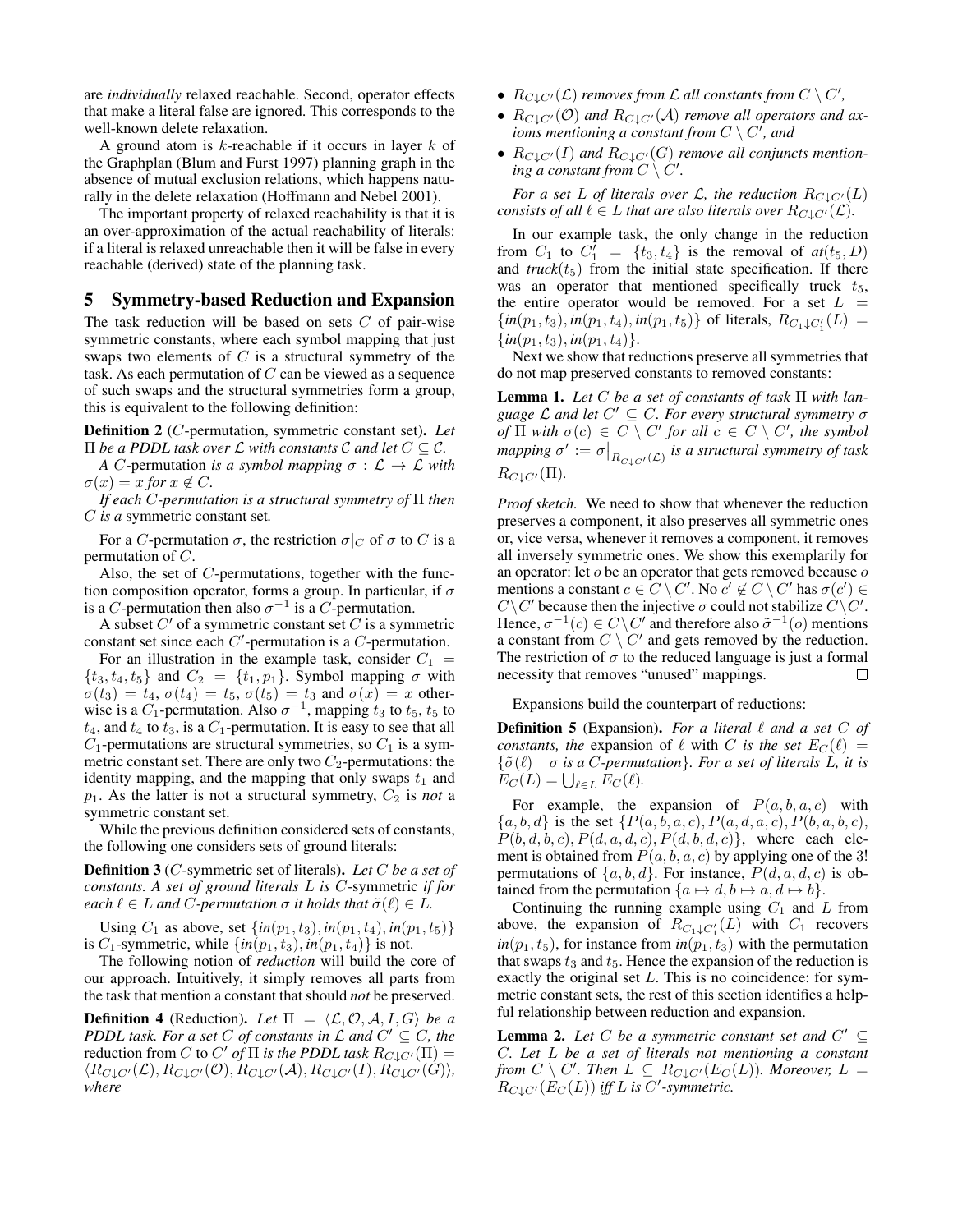*Proof.* If  $\ell \in L$  then  $\sigma = id$  is a C-permutation that establishes  $\ell \in E<sub>C</sub>(L)$ . Moreover,  $\tilde{\sigma}(\ell) = \ell$  contains no constant from  $C \setminus C'$  and is therefore preserved by the reduction.

 $R_{C\downarrow C'}(E_C(L))$  consists of all  $\tilde{\sigma}(\ell)$  with  $\ell \in L$  and  $\sigma$  a C-permutation that maps no constant from  $\ell$  to a constant from  $C \setminus C'$ . This is exactly the set of all  $\tilde{\sigma}(\ell)$  with  $\ell \in L$ and  $\sigma$  a C'-permutation. This set is equal to L iff L is C'symmetric.  $\Box$ 

Informally, for symmetric constant sets, the reduction of an expansion of a symmetric set is the original set.

Conversely, we can reduce a C-symmetric set of literals to a (sufficiently large) subset  $C' \subseteq C$  and re-gain the removed literals by an expansion. A key argument will be that we can swap all constants from C that are not in the preserved set  $C'$  with constants from  $C'$ .

**Lemma 3.** Let C be a symmetric constant set and  $C' \subseteq C$ . *Let* L *be a* C*-symmetric set of literals. Let* b *be the maximal number of different constants from* C *occurring in any literal from* L*.*

*1.*  $E_C(R_{C\downarrow C'}(L)) \subseteq L$ . 2. If  $|C'| \geq b$  then  $L = E_C(R_{C \downarrow C'}(L))$ .

*Proof.* 1. If  $\ell \in E_C(R_{C\downarrow C'}(L))$ , there is an  $\ell' \in R_{C\downarrow C'}(L)$ and a C-permutation  $\sigma$  such that  $\ell = \tilde{\sigma}(\ell')$ . As also  $\sigma^{-1}$  is a C-permutation and L is C-symmetric,  $\ell' = \tilde{\sigma}^{-1}(\ell) \in L$ .

2. Consider a literal  $\ell \in L$  and let  $C''$  be the set of constants from C that occur in  $\ell$ . As  $|C'' \setminus C'| = |C''|$  –  $|C'| + |C' \setminus C''|$  and  $|C''| \leq b \leq |C'|$ , it holds that  $|C'' \setminus C'| \leq |C' \setminus C''|$ . Thus there exists a symbol mapping  $\sigma$  that swaps each constant from  $C'' \setminus C'$  (the constants from  $\ell$  that get removed by the reduction) with a constant from  $C' \setminus C''$  (constants in  $C'$  that do *not* occur in  $\ell$ ) and maps everything else to itself. As  $\sigma$  is a C-permutation and L is C-symmetric, it holds that  $\ell' := \tilde{\sigma}(\ell)$  is in L. Since  $\ell'$ contains no constant from  $C \setminus C'$ , it is in  $\overline{R}_{C \downarrow C'}(L)$ . As  $\sigma^{-1}$ also is a C-permutation,  $\ell$  is in the expansion of  $\ell'$ .  $\Box$ 

### 6 Reachability under Symmetry Reduction

We now establish that we can perform relaxed-reachability analysis on a reduced version of the planning task and gain the result for the original task by an expansion.

For a PDDL task defined over  $\mathcal{L}$ , we will use three bounds  $b_C^{\text{lit}}, b_C^{\text{op}}$  and  $b_C^{\text{ax}}$  relative to a constant set C for  $\Pi$ , where  $b_C^{\text{lit}}$  is an upper bound on the number of different constants from  $C$ that can occur together in a reachable ground literal over  $\mathcal{L}$ . For schematic operator  $\sigma$  of  $\Pi$ , we can bound the number of constants from C occurring in any ground operator induced by *o* by the number of the operator parameters plus the number of constants from C occurring in o. With  $b_C^{\text{op}}$  we denote the maximum such bound over all operators. Analogously,  $b_C^{\text{ax}}$  is the maximum bound, over all axioms a of  $\Pi$ , of the number of the parameters of  $a$  plus the number of constants from  $C$  occurring in  $a$ .

The following theorem is the key result that establishes the correctness of our approach:

Theorem 1. *Let* C *be a symmetric constant set for some PDDL task*  $\Pi$  *and let*  $C'$  *be a subset of*  $C$  *of size*  $|C'| \geq$  $\max\{b_C^{\text{lit}}, b_C^{\text{ax}}, b_C^{\text{op}}\}$ . For  $k \in \mathbb{N}_0$ , let  $R_k$  be the set of  $k$ *reachable ground literals of*  $\Pi$  *and*  $R'_k$  *the set of k-reachable ground literals of*  $R_{C\downarrow C'}(\Pi)$ *. Then*  $R_k = E_C(R'_k)$ *.* 

In principle, this can be shown with one very long proof by induction. As this would be incomprehensible, we split it up into several steps. The first two lemmas cover the case where an axiom makes a literal relaxed reachable.

Lemma 4. *Let* C *be a symmetric constant set for PDDL task*  $\Pi$  *defined over*  $\mathcal L$  *and let*  $C' \subseteq C$  *have size*  $|C'| \geq b_C^{\text{ax}}$ *. Let*  $L$ *be a* C*-symmetric set of ground literals over* L*. Then ground literal* ` *over* L *can be derived from* L *with an axiom of* Π iff there is an  $\ell'$  that can be derived from  $R_{C\downarrow C'}(L)$  with an *axiom of task*  $R_{C\downarrow C'}(\Pi)$  *such that*  $\ell \in E_C(\ell').$ 

*Proof.* " $\Leftarrow$ ": Let  $\ell'$  be a ground literal that can be derived from  $R_{C\downarrow C'}(L)$  with ground axiom  $a' = \ell' \leftarrow \varphi$ , induced by axiom A in  $R_{C\downarrow C'}(\Pi)$ , such that  $\ell \in E_C(\ell')$ . Let  $\sigma$  be a C-permutation such that  $\ell = \tilde{\sigma}(\ell')$ . As  $\sigma$  is a structural symmetry of Π, there is an axiom  $\tilde{\sigma}(A)$  which induces ground axiom  $\tilde{\sigma}(\ell') \leftarrow \tilde{\sigma}(\varphi)$ . As all literals  $\ell''$  in  $\varphi$  are included in L and L is C-symmetric, it also contains all literals in  $\tilde{\sigma}(\varphi)$ , so we can derive  $\tilde{\sigma}(\ell') = \ell$  from L.

" $\Rightarrow$ ": Let A be some schematic axiom of  $\Pi$  that induces a ground axiom  $a = \ell \leftarrow \varphi$  where all ground literals from  $\varphi$ are true in  $L$  ( $\ell$  can be derived with a). Let  $C''$  denote the set of constants from  $C$  that occur in  $a$ . By an analogous reasoning as for Lemma 3,  $|C' \setminus C''| \ge |C'' \setminus C'|$  and we can define a symbol mapping  $\sigma$  that swaps each constant from  $C'' \setminus C'$  with a constant from  $C' \setminus C''$  and maps all other symbols to themselves. As  $\sigma$  is a C-permutation and therefore a structural symmetry, it holds that  $\tilde{\sigma}(A)$  is an axiom of Π. As it does not mention any constant from  $C \setminus C'$ ,  $\tilde{\sigma}(A)$  is preserved by the reduction. Furthermore, since all constants occurring in  $\tilde{\sigma}(a)$  are preserved by the reduction of the language,  $\tilde{\sigma}(A)$  induces a ground axiom  $\tilde{\sigma}(a)$  in  $R_{C\downarrow C'}(\Pi)$ . Its body  $\tilde{\sigma}(\varphi)$  contains only literals  $\ell''$  with  $\tilde{\sigma}^{-1}(\ell'') \in L$ . As L is C-symmetric and also  $\sigma^{-1}$  is a C-permutation, L contains all literals from  $\tilde{\sigma}(\varphi)$ , and as they do not mention constants from  $C\setminus C'$ , these are preserved by the reduction. Therefore, we can derive  $\tilde{\sigma}(\ell)$  in the reduction. The claim follows with  $\ell \in E_C(\tilde{\sigma}(\ell)).$ П

The next lemma establishes that the axiom case of the relaxed reachability definition preserves C-symmetry.

Lemma 5. *Let* C *be a symmetric constant set for task* Π *and* L *be a* C*-symmetric set of ground literals. Let* a *be a ground axiom induced by* Π*. If all literals from* body(a) *are in* L*, then for all* C*-permutations* σ*,* Π *induces ground axiom*  $\tilde{\sigma}(a)$  *and all literals from body* $(\tilde{\sigma}(a))$  *are in L.* 

*Proof sketch.* The ground axiom  $\tilde{\sigma}(a)$  exists because all Cpermutations are symmetry mappings and the literals of the body are in  $L$  because  $L$  is  $C$ -symmetric. П

The following two lemmas will be used to cover the case where a literal is relaxed reachable due to an operator.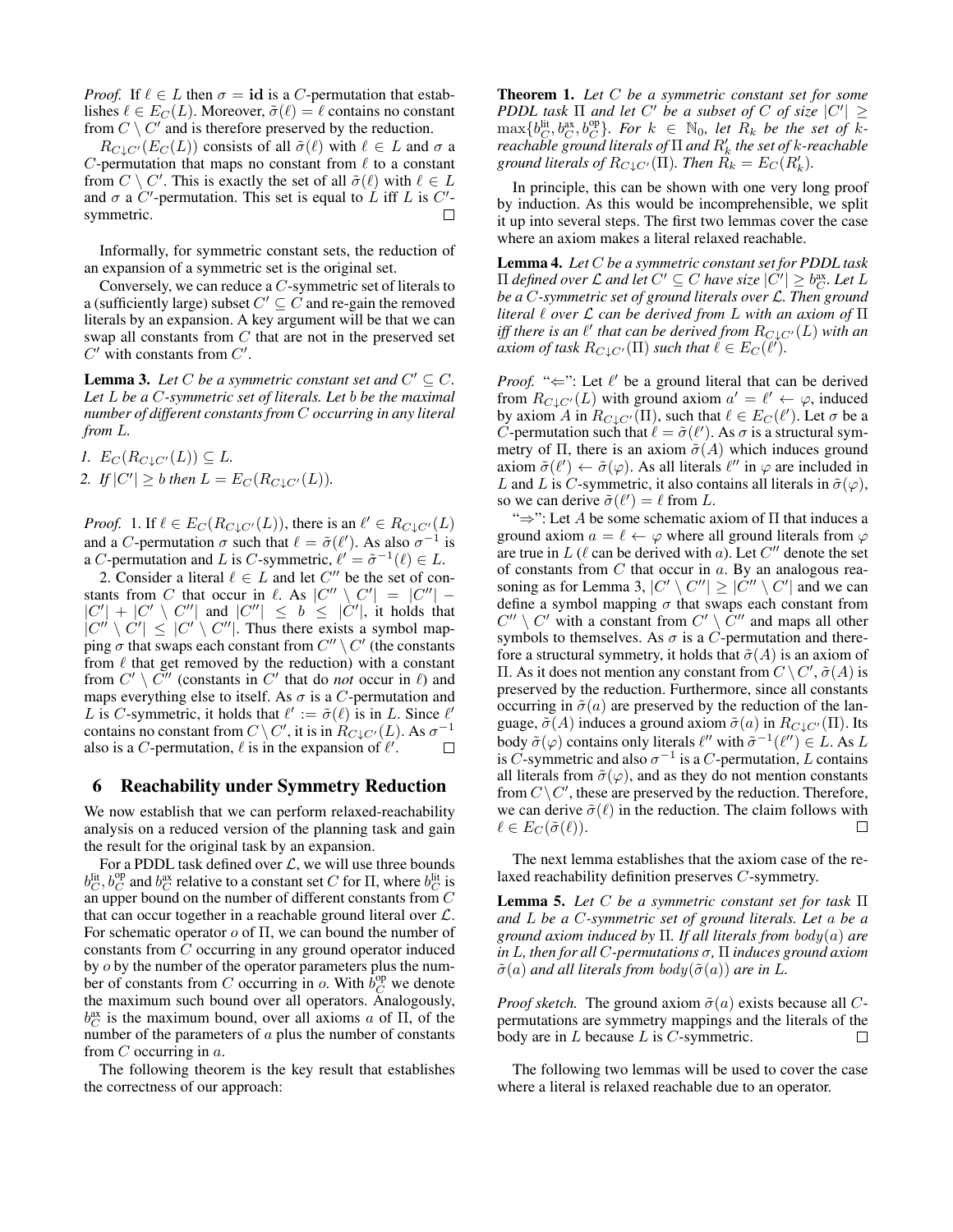Lemma 6. *Let* C *be a symmetric constant set for PDDL task*  $\Pi$  *defined over*  $\mathcal L$  *and let*  $C' \subseteq C$  *have size*  $|C'| \ge$  $b_C^{op}$ . Let  $\vec{L}$  be a C-symmetric set of ground literals over  $\vec{\mathcal{L}}$ . *Then*  $\Pi$  *induces a ground operator o with effect*  $\varphi \triangleright \ell$  *and all literals from*  $\varphi$  *and*  $pre(o)$  *in* L *iff*  $R_{C\downarrow C'}(\Pi)$  *induces a ground operator o' with effect*  $\varphi' \triangleright \ell'$  *and all literals from*  $\varphi'$ and  $pre(o')$  in  $R_{C\downarrow C'}(L)$  such that  $\ell \in E_C(\ell').$ 

*Proof.* " $\Leftarrow$ ": Let o' be a ground operator of  $R_{C\downarrow C'}(\Pi)$ with effect  $\varphi' \triangleright \ell'$  and all literals from  $\varphi'$  and  $pre(o')$  in  $R_{C\downarrow C'}(L)$  such that  $\ell \in E_C(\ell')$ . Let  $\sigma$  be a C-permutation such that  $\ell = \tilde{\sigma}(\ell')$ . From  $o'$  also being an operator of  $\Pi$ , σ being a structural symmetry of Π, and grounding being symmetry-preserving, it holds that Π also induces ground operator  $\tilde{\sigma}(o')$ . As all literals from  $pre(o')$  and from  $\varphi'$  are in  $R_{C\downarrow C'}(L) \subseteq L$  and L is C-symmetric, also  $\tilde{\sigma}(pre(o'))$ and  $\tilde{\sigma}(\varphi')$  are in L, and hence  $\tilde{\sigma}(o')$  is the required operator.

" $\Rightarrow$ ": Let O be the schematic operator of  $\Pi$  that induces  $o$ . Let  $C''$  denote the set of constants from  $C$  that occur in o. We can argue as in Lemma 3 that  $|C' \setminus C''| \ge |C'' \setminus C'|$ . Therefore there is a variable mapping  $\sigma$  that swaps each constant from  $C''\setminus C'$  with a constant from  $C'\setminus C''$  and maps all other symbols to themselves. As  $\sigma$  is a *C*-permutation and hence a structural symmetry of Π, Π also contains schematic operator  $O' = \tilde{\sigma}(O)$ . Neither O' nor  $\tilde{\sigma}(o)$  contain constants from  $C \setminus C'$ , so  $\Pi' := R_{C \downarrow C'}(\Pi)$  contains  $O'$  and all constants occurring in  $\tilde{\sigma}(o)$ . Therefore, O' induces  $\tilde{\sigma}(o')$  in  $\Pi'$ . This operator has effect  $\tilde{\sigma}(\varphi) \triangleright \tilde{\sigma}(\ell)$  and all literals from  $\tilde{\sigma}(\varphi)$  and  $pre(a') = \tilde{\sigma}(pre(a))$  are in L because it is Csymmetric. As they do not contain constants from  $C \setminus C'$ , they are also preserved in the reduction  $R_{C\downarrow C'}(L)$ . Moreover,  $\sigma^{-1}$  is a C-permutation and  $\ell = \tilde{\sigma}^{-1}(\tilde{\sigma}(\ell))$ , so  $\ell$  is in the expansion of  $\tilde{\sigma}(\ell)$ . П

For the analogon of Lemma 5 for operators, we omit the (analogous) proof for the sake of brevity:

Lemma 7. *Let* C *be a symmetric constant set for task* Π *and* L be a C-symmetric set of ground literals. If literal  $\ell$  is  $k$ *reachable due to an induced ground operator* o *then for all C*-permutations  $\sigma$  literal  $\tilde{\sigma}(\ell)$  is k-reachable due to  $\tilde{\sigma}(o)$ .

We now combine everything to prove the main theorem:

#### *Proof of Theorem 1.* By induction:

 $k = 0$ : The set  $L<sub>I</sub>$  of ground literals that are true in the initial state of  $\Pi$  is  $C$ -symmetric because all  $C$ -permutations are structural symmetries of  $\Pi$  and thus map  $I$  onto itself. By the definition of  $R_{C\downarrow C'}(I)$ , the set  $L'_I$  of literals that are true in the initial state of  $R_{C\downarrow C'}(\Pi)$  is exactly the set  $R_{C\downarrow C'}(L_I)$ . For these sets it holds by Lemma 3 that  $L_I = E_C(\dot{L}_I)$ .

All other ground literals can only be 0-reachable due to an axiom. Let  $A$  be the set of ground axioms  $a$  induced by  $\Pi$  where all literals from  $body(a)$  are in  $L_I$ . Let A' be the analogous set for  $R_{C\downarrow C'}(\Pi)$  and  $L'_I$ . We define  $L_A = \bigcup_{a \in A} head(a)$  and  $L_{A'} = \bigcup_{a \in A'} head(a)$ . According to Lemma 4,  $L_A = E_C(L_{A'})$ . By Lemma 5,  $L'_I \cup L_{A'}$ is C'-symmetric, so according to Lemma 2  $L'_I \cup L_{A'} =$  $R_{C\downarrow C'}(L_I \cup L_A)$ . Moreover, due to Lemma 5,  $L_I \cup L_A$  is Csymmetric. A repeated application of Lemma 4 and analogous arguments leads to  $R_0 = E_C(R'_0)$ ,  $R_0$  is C-symmetric and  $R_{C\downarrow C'}(R_0) = R'_0$ .

Inductive step: Let  $L_k \subseteq R_k$  be the set of literals that are  $k$ -reachable due to an operator and not  $k-1$ -reachable, and let  $L'_{k}$  be the corresponding set for  $R_{C\downarrow C'}(\Pi)$ . By Lemma 6 it holds that  $L_k = E_C(L'_k)$ . By Lemma 7,  $R'_{k-1} \cup L'_k$ is C'-symmetric, so according to Lemma 2  $R'_{k-1} \cup L'_{k} =$  $R_{C\downarrow C'}(R_{k-1}\cup L_k)$ . Also due to Lemma 7,  $R_{k-1}\cup L'_k$  is  $C$ symmetric. Hence the premises of Lemma 4 are satisfied and a repeated application of Lemma 4 plus an argumentation as above establishes the claim of the theorem as well as the fact that  $R_k$  is C-symmetric and  $R_{C\downarrow C'}(R_k) = R'_k$ . П

#### 7 Finding Symmetric Constant Sets

In the previous sections, we established the necessary theory to use symmetric constant sets for symmetry-based task reduction and expansion. We now discuss how to find such symmetric constants sets for a PDDL task Π. Sievers et al. (2017) describe how a subset of the structural symmetries of Π can be computed as automorphisms of a graph representation of Π. In an empirical analysis they showed that almost all tasks from the standard benchmark exhibit symmetries and that most of the detected symmetry generators  $\sigma$  have order two, i.e.  $\sigma \sigma = id$ . Most commonly, these symmetry generators are *transpositions*, i. e. permutations that just swap two constants.<sup>1</sup>

To determine symmetric constant sets from a set  $\Sigma$  of symmetries, we use the following reasoning: The only Cpermutation of a set  $C = \{c\}$  is the identity permutation, which is a trivial structural symmetry. Thus, each singleton is a symmetric constant set. If there are two disjoint symmetric constant sets  $C_1$  and  $C_2$  and there exists a symmetry that swaps exactly two constants, one from  $C_1$  and one from  $C_2$ , then also  $C_1 \cup C_2$  is a symmetric constant set. To see this, let  $\sigma$  be such a transposition that swaps  $c_1 \in C_1$  with  $c_2 \in C_2$ . With  $\sigma$ , we can show that *any* transposition of such constants is a symmetry mapping of  $\Pi$ : let  $c_1^{\dagger}$ ,  $c_2^{\dagger}$  be any two constants with  $c'_1 \in C_1$  and  $c'_2 \in C_2$  and let  $\sigma'$  be the transposition that swaps them. For  $i \in \{1, 2\}$ , let  $\sigma_i$  be the transposition that swaps  $c_i$  and  $c'_i$ . As  $\overrightarrow{C}_i$  is a symmetric constant set and  $\sigma_i$  a  $C_i$ -permutation, each  $\sigma_i$  is a symmetry mapping of  $\Pi$ . The desired mapping  $\sigma'$  can be represented as a composition  $\sigma' = \sigma_1 \sigma_2 \sigma \sigma_2 \sigma_1$  of symmetry mappings. As the symmetry mappings form a group (Sievers et al. 2017), also  $\sigma'$  is a symmetry mapping of  $\Pi$ . The fact that  $C_1 \cup C_2$  is a symmetric constant set, i.e. every  $(C_1 \cup C_2)$ -permutation is a symmetry mapping of Π, follows because each such permutation can be written as a composition of transpositions of constants from  $C_1 \cup C_2$ .

These insights give rise to Algorithm 1. If the input transpositions are structural symmetries of the task, then all sets in the computed set  $C$  are symmetric constant sets. Given the symmetry generators of a symmetry group of a PDDL task, Algorithm 1 can thus be run with the subset of these symmetry generators that are transpositions.

<sup>&</sup>lt;sup>1</sup>In our experiments, 88% of the 18875 detected symmetry generators that only permute constants were transpositions.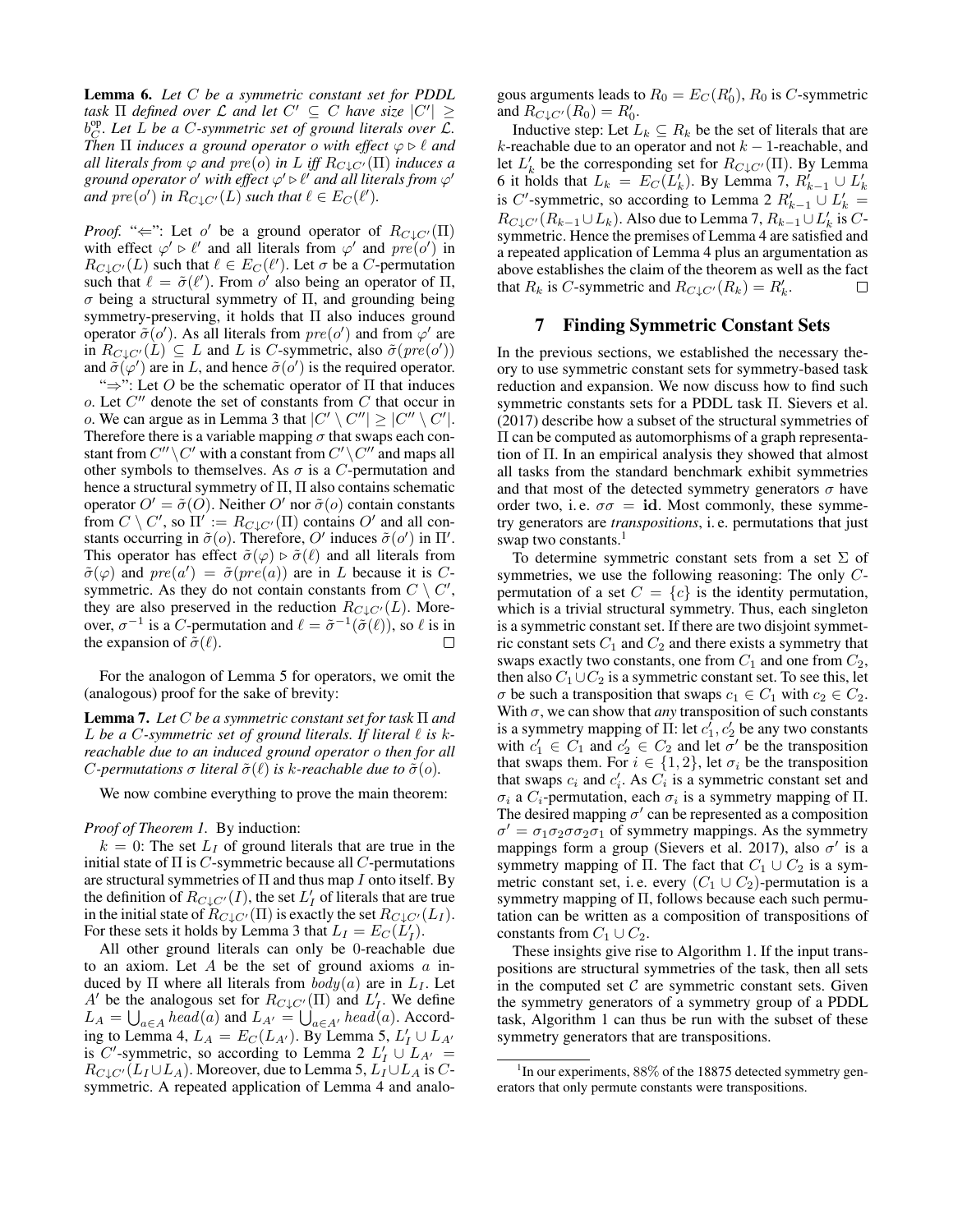Algorithm 1 Partitioning in symmetric constant sets.

**Input:** Set  $C$  of constants, set  $T$  of transpositions  $\mathcal{C} \leftarrow \{\{c\} \mid c \in C\}$ for  $t \in T$  do  $c, c' \leftarrow$  constants swapped by t  $S \leftarrow$  set from C with  $c \in S$  $S' \leftarrow$  set from C with  $c' \in S'$  $\mathcal{C} \leftarrow (\mathcal{C} \setminus \{S, S'\}) \cup \{S \cup S'\}$ end for return C

#### 8 Tightening the Bounds

Theorem 1 uses three bounds  $b_C^{\text{lit}}, b_C^{\text{ax}}$ , and  $b_C^{\text{op}}$  that specify the minimum number of symmetric constants that need to be preserved (for a given symmetric constant set  $C$  and a PDDL task  $\Pi$  defined over  $\mathcal{L}$ ). A closer examination reveals that these must be an upper bound on the number of different symmetric constants that can occur together in a ground literal, axiom, or operator. Moreover, from the ground axioms only those are relevant where all literals in the body are relaxed reachable. Analogously,  $b^{op}$  needs to cover only the operators where all preconditions and relevant effect conditions are relaxed reachable. Also, Lemma 6 only considers individual effects, so it is sufficient if the bound is large enough to cover each possible effect individually (always together with the operator precondition).

We use a simple procedure to tighten these bounds, using a logic program with the following facts, relative to a set of constants  $C$ :

- $P-k$  expresses that there is a relaxed reachable ground atom for predicate  $P$  where the  $k$ -th argument is from  $C$ .
- $o-x$  expresses that there can be an instantiation of operator  $o$  where parameter  $x$  is replaced with a constant from  $C$ and where all positive literals from the precondition are relaxed reachable.
- $\bullet$  *o-e-i* expresses that there can be an instantiation of operator  $o$  where the *i*-th quantified variable of effect  $e$  is replaced with a constant from  $C$  and all positive literals of the effect condition are relaxed reachable.
- $a-x$  expresses that all positive literals in the body of an instantiation of axiom  $a$ , where parameter  $x$  has been replaced with a constant from  $C$ , are relaxed reachable.

From a conceptual perspective, we use several relaxations: we ignore all negative literals in effect and preconditions and in axiom bodies. Furthermore, we only examine parameters of atoms individually and not whether they can occur together. Consider for example operator o with parameters  $x$  and  $y$ , such that the precondition is not relaxed reachable if both  $x$  and  $y$  are instantiated with constants from  $C$ . Still, both  $o-x$  and  $o-y$  can be true, so we would (possibly unnecessarily) set  $b_C^{op} \geq 2$ .

As determining the exact values of the facts is as hard as computing the set of relaxed reachable literals, the logic program computes an over-approximation of the true values, i. e. no fact may be false in the computed model if the real value would be true, but the opposite is allowed.

We use the following rules in the program for a given constant set C.

- 1. For each ground atom  $P(c_1, \ldots, c_n)$  that is initially true with  $c_i \in C$ , there is a rule  $P-i$ .
- 2. For each operator  $o$  and parameter  $x$  of  $o$  there is a rule  $o-x$ :  $\varphi$ , where for each atom  $P(x_1, \ldots, x_n)$  in the precondition of  $o$  with  $x = x_i$ ,  $\varphi$  contains the fact  $P-i$ .
- 3. For each effect  $e = \forall v_1 \dots v_k : \psi \triangleright P(x_1, \dots, x_n)$  of operator o and  $i \in \{1, \ldots, k\}$  there is a rule o-e-i :-  $\varphi$ , where  $\varphi$  contains  $Q-m$  for each occurrence of  $v_i$  as m-th argument of a positive literal with predicate  $Q$  in  $\psi$ .
- 4. For each effect  $e = \forall v_1 \dots v_k : \psi \triangleright P(x_1, \dots, x_n)$  of operator o and  $i \in \{1, \ldots, n\}$  there is a rule  $P-i : \varphi$  if  $x_i$  is a variable or a constant from C. If  $x_i$  is a constant then  $\varphi$  is empty. If  $x_i = v_j$  for some  $j \in \{1, \ldots, k\}$ then  $\varphi = o \cdot e \cdot j$ . Otherwise,  $x_i$  is a parameter of o and  $\varphi = o-x_i.$
- 5. For each axiom a and parameter x of a there is a rule  $a-x$ :-  $\varphi$ , where for each atom  $P(x_1, \ldots, x_n)$  in the body of a with  $x = x_i$ ,  $\varphi$  contains the fact  $P$ -*i*.
- 6. For each axiom a with head  $P(x_1, \ldots, x_n)$  there is a rule  $P-i$ :  $\varphi$  if  $x_i$  is a variable or a constant from C. If  $x_i$  is a constant then  $\varphi$  is empty. If  $x_i$  is a variable,  $\varphi = a-x_i$ .

We use an additional enhancement, exploiting static atoms: if a fluent predicate  $P$  does not occur as an affected literal of any operator effect then we can analyze whether position  $i$  can contain an object from  $C$  by scanning the initial state specification. If not, we discard all rules from cases 2, 3, and 5 whose body contains  $P_{i}$ .

All rules are Horn clauses, so we can efficiently compute a minimal model  $M$  of a program defined for a PDDL task  $\Pi = \langle \mathcal{L}, \mathcal{O}, \mathcal{A}, I, G \rangle$  and a subset C of the constants from L. We set  $b_C^{\text{lit}}$  to  $\max_{P \in \text{predicates}(\mathcal{L})} |\{i \mid P-i \in M\}|$ . For the other bounds, we need to consider that schematic operators and axioms can mention constants. For schematic operator  $o$ , let  $C_{o,pre}$  denote the constants from C mentioned in the precondition of  $o$  and for each effect  $e$ , let  $C_{o,e}$  denote the constants from C in the effect that do not also occur in the precondition. We can replace the bound  $b_C^{\text{op}}$  with  $\max_{o \in \mathcal{O}}(|C_{o,\text{pre}}|+|\{x \mid o\text{-}x \in M\}|+\max_{\text{effect } e \text{ of } o}(|C_{o,e}|+$  $|\{k \mid o\text{-}e\text{-}k \in M\}|$ ). For schematic axiom a, let  $C_a$  denote the constants from C mentioned in a. We can tighten  $b_C^{\text{ax}}$  to  $\max_{a \in \mathcal{A}}(|C_a|+|\{x \mid a\text{-}x \in M\}|)$ , or 0 if there is no axiom.

In our example, there are three symmetric constant sets:  $\{t_1, t_2\}, \{t_3, t_4, t_5\},$  and  $\{p_2, p_3\}$ . For each of them, we get the bounds  $b^{\text{lit}} = b^{\text{op}} = 1$  and  $b^{\text{ax}} = 0$ .

### 9 Using Several Symmetric Constant Sets

The analysis in Section 6 only considers reductions for a single symmetric constant set. It would be interesting to exploit several such sets together. We therefore extend our concepts to collections  $C$  of symmetric constant sets.

Ideally, we would want to compute such a collection on a PDDL task Π and then apply Theorem 1 on subsequent reductions to suitable subsets of the symmetric constant sets. For this purpose, we first establish that for disjoint constant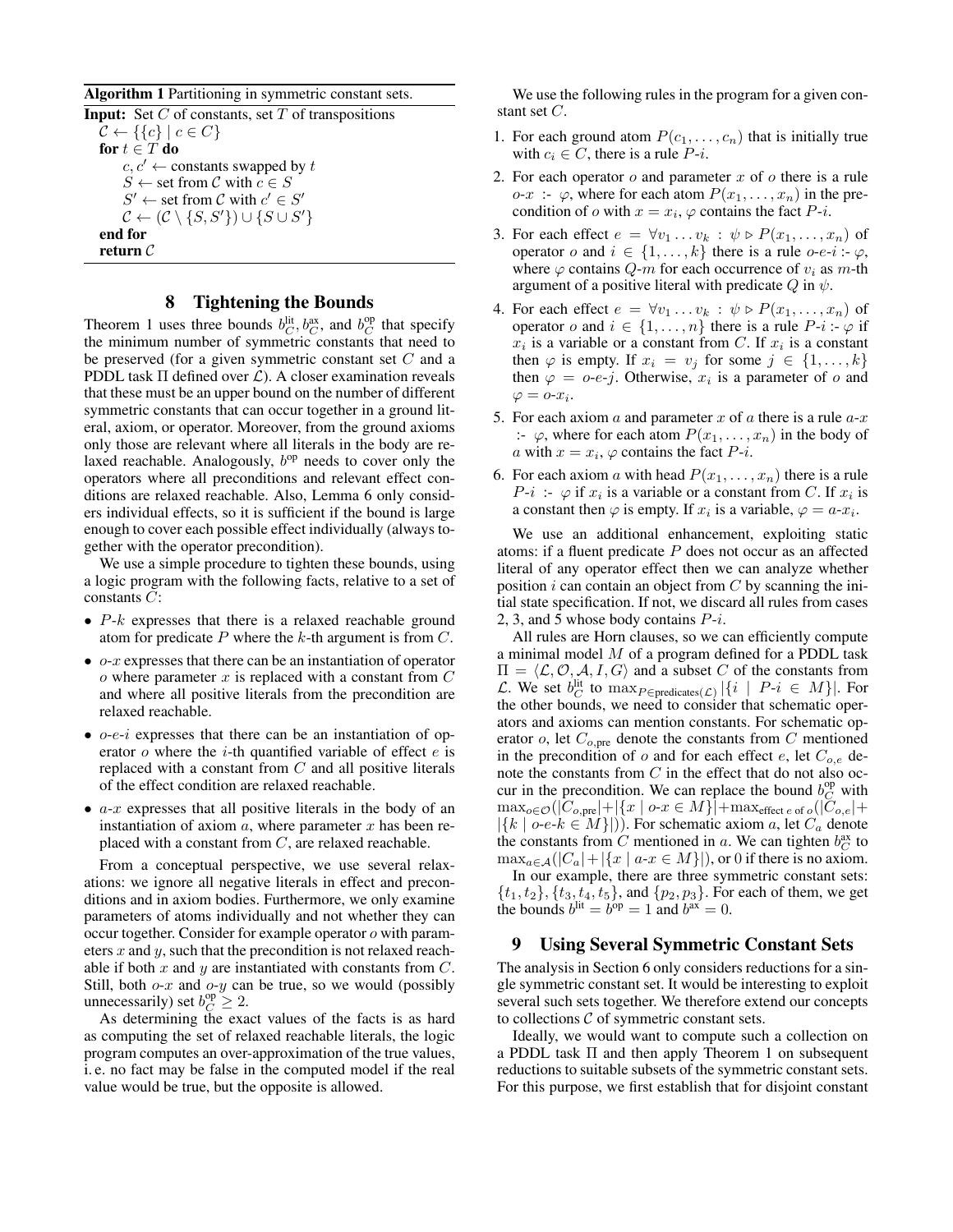sets, a reduction with one set does not break the symmetry property of the others.

**Lemma 8.** Let C be a set of constants of task  $\Pi$  and  $C' \subseteq$ C. If  $C''$  with  $C \cap C'' = \emptyset$  is a symmetric constant set for  $\Pi$ , then  $C''$  is a symmetric constant set for  $R_{C\downarrow C'}(\Pi)$ .

*Proof sketch*. We need to show that each  $C''$ -permutation  $\sigma''$  is a symmetry mapping of  $R_{C\downarrow C'}(\Pi)$ . As it is a symmetry mapping of  $\Pi$ , it is sufficient to show that if the reduction from  $\overline{C}$  to  $\overline{C}'$  removes a component mentioning a constant from  $C''$ , it also removes all symmetric (wrt.  $C''$ ) components. We do this exemplarily for the operators. Let  $o$  be a schematic operator mentioning a constant from  $C''$  that is removed by the reduction from  $C$  to  $C'$  because it mentions a constant  $c \in C \setminus C'$ . As  $\sigma''$  is the identity for all symbols that are not in  $C''$ ,  $\tilde{\sigma}''(o)$  mentions c and therefore also gets removed by the reduction.

Theorem 1 relies on three bounds  $b_C^{\text{lit}}, b_C^{\text{ax}},$  and  $b_C^{\text{op}}$ . In the following, we will indicate the task these refer to as additional subscript and show that a reduction for a disjoint set does not affect them.

Lemma 9. *Let* C *be a symmetric constant set of task* Π *and*  $C' \subseteq C$  *be a subset with*  $|C'| \ge \max\{b_{C,\Pi}^{\text{lit}}, b_{C,\Pi}^{\text{ax}}, b_{C,\Pi}^{\text{op}}\}.$ *For all constant sets*  $C''$  *with*  $C \cap C'' = \emptyset$  *it holds that* 

- $b_{C'',\Pi}^{\text{lit}} = b_{C'',R_{C\downarrow C'}(\Pi)}^{\text{lit}}$
- $b_{C'',\Pi}^{\text{op}} = b_{C'',R_{C\downarrow C'}(\Pi)}^{\text{op}},$  and
- $b_{C'',\Pi}^{\text{ax}} = b_{C'',R_{C\downarrow C'}(\Pi)}^{\text{ax}}.$

*Proof sketch.* We again show the lemma exemplarily for the operators. The proof for the literals and axioms is analogous. For an individual operator, the computation of the bound does not change due to the reduction, but in  $R_{C\downarrow C'}(\Pi)$  the maximum bound is determined from a subset of the operators. Therefore  $b^{\text{op}}_{C'',\Pi} \geq b^{\text{op}}_{C'',R_{C\downarrow C'}(\Pi)}$ . The maximum also cannot get lower: let *o* be an operator that establishes  $b_{C'',\Pi}^{op}$ . If it is not removed by the reduction, we are done. If it is removed by the reduction this is because it mentions constants from  $C \setminus C'$ . As C is a symmetric constant set of Π, the task contains operator  $\tilde{\sigma}(o)$  for all *C*-permutations σ. Analogous to the proof of Lemma 6 we can construct a permutation  $\sigma$  that swaps all constants from  $C \setminus C'$  occurring in  $o$  with constants from  $C'$  not occurring in  $o$ . Then  $\tilde{\sigma}(o)$  is preserved by the reduction. Because a bound on the constants from  $C''$  in any operator induced by  $\tilde{\sigma}(o)$  is also a bound for the operators induced by  $o$ , it follows that  $b_{C'',\Pi}^{\text{op}} = b_{C'',R_{C\downarrow C'}(\Pi)}^{\text{op}}.$  $\Box$ 

Also note that for two disjoint constant sets  $C_1$  and  $C_2$ , the order of subsequent reductions or subsequent expansions does not matter, i.e., for  $C_i' \subseteq C_i$   $(i \in \{1,2\})$ ,  $R_{C_1\downarrow C'_1}(R_{C_2\downarrow C'_2}(\Pi))=R_{C_2\downarrow C'_2}(R_{C_1\downarrow C'_1}(\Pi)),$  and for a set L of literals,  $E_{C_1}(E_{C_2}(L)) = E_{C_2}(E_{C_1}(L))$ . This observation enables the following generalization of Theorem 1.

**Corollary 1.** Let  $C = \{C_1, \ldots, C_n\}$  be a collection *of disjoint symmetric constant sets of task* Π*. For each*  $C_i \in \mathcal{C}$ , let  $C'_i \subseteq C_i$  be a subset of size  $|C'_i| \ge$  $\max\{b_{C_i}^{\text{lit}},b_{C_i}^{\text{ax}},b_{C_i}^{\text{op}}\}$ *. For*  $k \in \mathbb{N}_0$ *, let*  $R_k$  *be the set of*  $k$ *reachable ground literals of*  $\Pi$  *and*  $R'_k$  *be the set of*  $k$ *reachable ground literals of*  $R_{C_n\downarrow C'_n}(\ldots(R_{C_1\downarrow C'_1}(\Pi))\ldots)$ . *Then*  $R_k = \bigcup_{\ell' \in R'_k} E_{C_n}(\ldots(E_{C_1}(\ell')) \ldots).$ 

*Proof.* The claim follows from subsequent applications of Theorem 1, using Lemmas 8 and 9 to preserve the premises of the theorem. П

In a practical implementation, it is not necessary to apply one reduction after the other but we can use a single scan for any constant from the set  $\bigcup_{i \in \{1,...,n\}} (C_i \setminus C'_i)$ .

#### 10 Reachability of Conjunctions

So far, we only considered the relaxed reachability of individual literals. However, for the application of computing so-called mutex groups, this does not suffice. Mutex groups are sets of atoms of which at most one can be true in every reachable state of the task. These mutex groups are the basis of the transformation of a task in finite-domain representation (Helmert 2009), which is for example crucial for the performance of abstraction-based heuristics. To compute mutex groups, we need to determine relaxed (un)reachability of conjunctions  $A \wedge A'$ .

For this application, we use the following extended notion of relaxed reachability:

**Definition 6.** *For*  $k \in \mathbb{N}_0$ *, the set*  $M_k$  *of*  $k$ -reachable *pairs of ground literals is the smallest set that contains pair*  $\{ \ell, \ell' \}$ *if one of the following holds:*

- *1.*  $\ell \wedge \ell'$  is true in the initial state.
- 2.  $\ell = \ell'$  *and there is a ground axiom*  $\ell \leftarrow \psi$  *such that each pair*  $\{\ell'', \ell'''\}$  *with*  $\psi \models \ell'' \wedge \ell'''$  *is in*  $M_k$ *.*
- *3.*  $\ell \neq \ell'$  and there is a ground axiom  $\ell \leftarrow \psi$  such that  $\psi \wedge \ell'$ is consistent and each pair  $\{ \ell'', \ell''' \}$  with  $\psi \! \wedge \! \ell' \models \ell'' \! \wedge \! \ell'''$ *is in*  $M_k$ .
- *4.* k > 0 *and there is a ground operator* o *such that*
- *(i) o* has effects  $\varphi \triangleright \ell$  and  $\varphi' \triangleright \ell'$ ,
- (*ii*)  $pre(o) \land \varphi \land \varphi'$  *is consistent,*
- *(iii) every pair*  $\{ \ell'', \ell''' \}$  *with*  $pre(o) \wedge \varphi \wedge \varphi' \models \ell'' \wedge \ell'''$  *is in*  $M_{k-1}$ *, and*
- *(iv) if*  $\ell$  *is a negative literal then for all effects*  $\psi \triangleright \overline{\ell}$  *it holds that*  $pre(o) \land \varphi \land \varphi' \not\models \psi$ , and analogously if  $\ell'$  is a *negative literal.*
- 5.  $k > 0$ ,  $\ell \neq \ell'$  and there is a ground operator o such that *(i) o has an effect*  $\varphi \triangleright \ell$ ,
- *(ii)*  $pre(o) \land \varphi \land \ell'$  *is consistent,*
- *(iii) for every effect*  $\psi \triangleright \overline{\ell}'$  *it holds that*  $pre(o) \wedge \varphi \not\models \psi$ .
- *(iv) every pair*  $\{ \ell'', \ell''' \}$  *with*  $\varphi \wedge pre(o) \wedge \ell' \models \ell'' \wedge \ell'''$  *is in*  $M_{k-1}$ *, and*
- *(v) if*  $\ell$  *is a negative literal then for all effects*  $\psi \triangleright \overline{\ell}$  *it holds that*  $pre(o) \wedge \varphi \wedge \ell' \not\models \psi$ , and analogously if  $\ell'$  is a *negative literal.*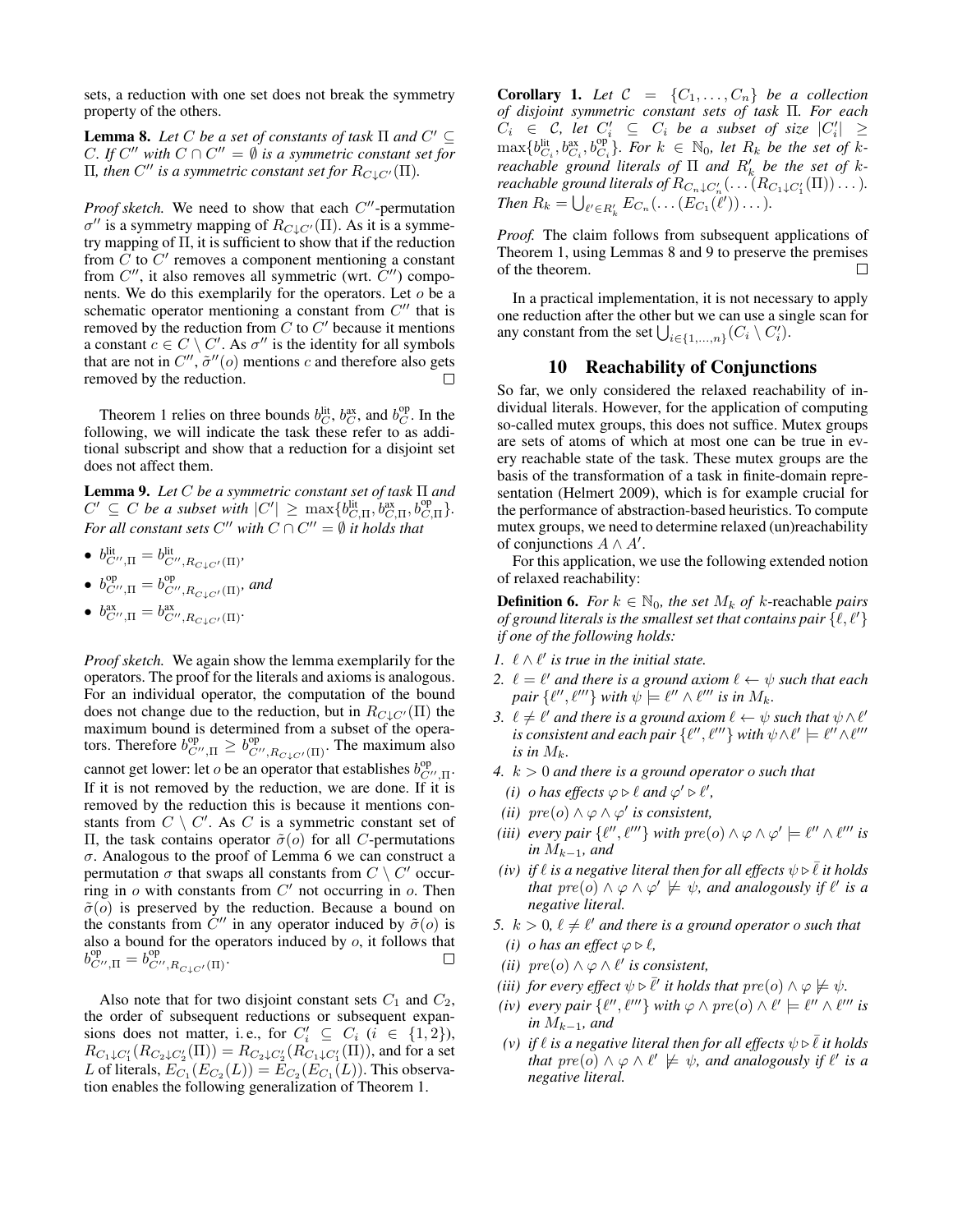Case 1 covers the initial state and cases 2 and 3 reachability with axioms for individual literals and pairs, respectively. Case 4 considers the pairs of literals that are reachable together by effects of the same operator. Case 5 covers the situation in which  $\ell'$  is preserved true by an operator that makes  $\ell$  true. Cases 4 (iv) and 5 (v) only tighten the definition, excluding delete effects that are guaranteed to be voided by an add effect in the relevant situations. Note that on *grounded* tasks, we only need to test  $\varphi \not\models \psi$  where  $\varphi, \psi$  are conjunctions of ground literals. This can be done by testing that no literal occurs both positively and negatively in  $\varphi$  and that all literals from  $\psi$  occur in  $\varphi$ .

This definition of relaxed reachability of pairs of literals is inspired by the reachability in the  $\Pi^m$ -compilation (Haslum 2009). Indeed, on STRIPS tasks, the unreachable pairs of atoms correspond to the mutexes detected by the  $h^2$  heuristic (Haslum and Geffner 2000). These also can be computed by Rintanen's more general invariant synthesis (Rintanen 2008), and our notion is very close to his algorithm for the conjunctions of *two* literals. However, Rintanen does not support axioms and uses slightly different semantics: in the case of conflicting effects, he considers an operator inapplicable, whereas we let the add effect cover the delete effect.

For the transformation to finite-domain variables, we are mainly interested in conjunctions  $\ell \wedge \ell'$  where both literals are atoms: if  $\ell \wedge \ell'$  is relaxed unreachable, the two atoms can be represented by the same finite-domain variable. In this case, we can significantly speed up the computation with a further relaxation, only requiring all pairs of *atoms* to be relaxed reachable in 2, 3, 4 (iii), and 5 (iv).

To extend our earlier result for the reachability of individual literals to pairs of literals, we naturally extend the definition of expansion to pairs of literals as  $E_C({\{\ell,\ell'\}}) =$  $\{\{\tilde{\sigma}(\ell), \tilde{\sigma}(\ell')\} \mid \sigma \text{ is a } C\text{-permutation}\}.$ 

For computing suitable bounds, we can use the same Horn rules as in Section 8. However, as case 4 considers two effects together, we need to compute the operator bound  $b_C^{\text{op}}$  as  $\max_{o \in \mathcal{O}}(|C_{o,\text{pre}}| + |\{x \mid o\text{-}x \in M\}| +$  $\max_{\text{effects }e,e' \text{ of } o:e\neq e'}(|C_{o,e}\cup C_{o,e'}|+|\{k\mid o\text{-}e\text{-}k\in M\}|+$  $|\{k \mid o-e' - k \in M\}|).$ 

**Theorem 2.** Let  $C = \{C_1, \ldots, C_n\}$  be a collection *of disjoint symmetric constant sets for a PDDL task* Π*.*  $\overline{F}$ *or each*  $C_i \in \mathcal{C}$ , let  $C'_i \subseteq C_i$  be a subset of size  $|C'_i| \geq \max\{b^{\text{lit}}_{C_i}, b^{\text{ax}}_{C_i}, b^{\text{op}}_{C_i}\} + b^{\text{lit}}_{C_i}.$  For  $k \in \mathbb{N}_0$ , let M<sup>k</sup> *be the set of* k*-reachable pairs of ground literals of* Π *and* M<sup>0</sup> k *be the set of* k*-reachable pairs of ground*  $\textit{literals of } R_{C_n \downarrow C'_n}(\ldots(R_{C_1 \downarrow C'_1}(\Pi)) \ldots).$  Then  $M_k =$  $\bigcup_{\{\ell,\ell'\}\in M'_k} E_{C_n}(\ldots(E_{C_1}(\{\ell,\ell'\})\ldots).$ 

*Proof sketch.* The proof follows the same structure and ideas that lead to Corollary 1. There are two key insights:

Firstly, in Definition 6, whenever one of the cases makes  $\{\ell, \ell'\}\$  k-reachable, the same case also makes  $\{\tilde{\sigma}(\ell), \tilde{\sigma}(\ell')\}$ k-reachable for all structural symmetries  $\sigma$ .

Secondly, previously the bounds ensured that there always is a symmetry that maps all constants that are removed by the reduction to those that are not removed and not "used" in the current context. In Definition 6, we need to consider an additional literal, so we need to ensure that even in the worst case where all constants from the literal get removed, there are enough unused constants remaining to map to. We therefore increased the bound accordingly by adding  $b_{C_i}^{\text{lit}}$ .

### 11 Related Work

Over the years, symmetries have been exploited in many different ways in planning.

The work by Fox and Long (1999; 2002) is closely related because they use the same kind of symmetric constant sets as we do (not allowing constants that occur in operators to be part of the sets), albeit in a different way for a different purpose: in a Graphplan-style search, they use one constant from the set as representative, pruning all other constants on failure of the representative in the same search context.

Lin (2004) considers invariants in the situation calculus for entire domains, i. e. during the invariant analysis, the constants in the world are unknown. He uses a rank  $\tau$  that specifies a sufficient number of constants that need to be considered to analyze the satisfiability and validity of formulas. This rank is distantly related to our bounds  $b_C^X$ .

Closest to our work is a recent approach by Rintanen (2017) that considers limited grounding for regression-based invariant synthesis, where invariants are represented as disjunctions of at most  $N$  literals. In contrast to our work, Rintanen considers a much simpler class of planning tasks with typed variables but without existential preconditions, conditional effects and axioms. Where we use symmetric constant sets, he considers sets of constants that have the same type.

#### 12 Experiments

To evaluate the practical usefulness of our concepts, we analyze the impact of the symmetry-based task reduction on grounding and the computation of mutually exclusive pairs of atoms. We implemented all techniques in the translator component of Fast Downward (Helmert 2006).

To compute structural symmetries, we build on the implementation by Sievers et al. (2017) using the graph automorphism tool Bliss (Junttila and Kaski 2007). We restrict the computation to symmetries that permute constants only and do not stabilize the goal.

For all applications, we first determine the subset of transpositions and compute disjoint symmetric constant sets C using Algorithm 1. In a second step, we compute the upper bounds  $b_C^{\text{lit}}, b_C^{\text{op}}$  and  $b_C^{\text{ax}}$  for each constant set C as described in Section 8 and before Theorem 2. Then, we determine the number  $b<sub>C</sub>$  of constants that we need to preserve for the intended application (c. f. Theorems 1 and 2). We use all sets C with  $|C| > b_C$  for the reduction.

In our running example, we detect symmetric constant sets  $\{t_3, t_4, t_5\}, \{t_1, t_2\}$  and  $\{p_2, p_3\}$  of size  $> 1$ . For applications exploiting Theorem 1, we get bounds  $b^{lit} = b^{op} = 1$ and  $b^{ax} = 0$  for all sets, so it is sufficient to preserve one element from each set. For applications exploiting Theorem 2, we get the same individual bounds and, hence, must preserve two elements from each set according to the theorem.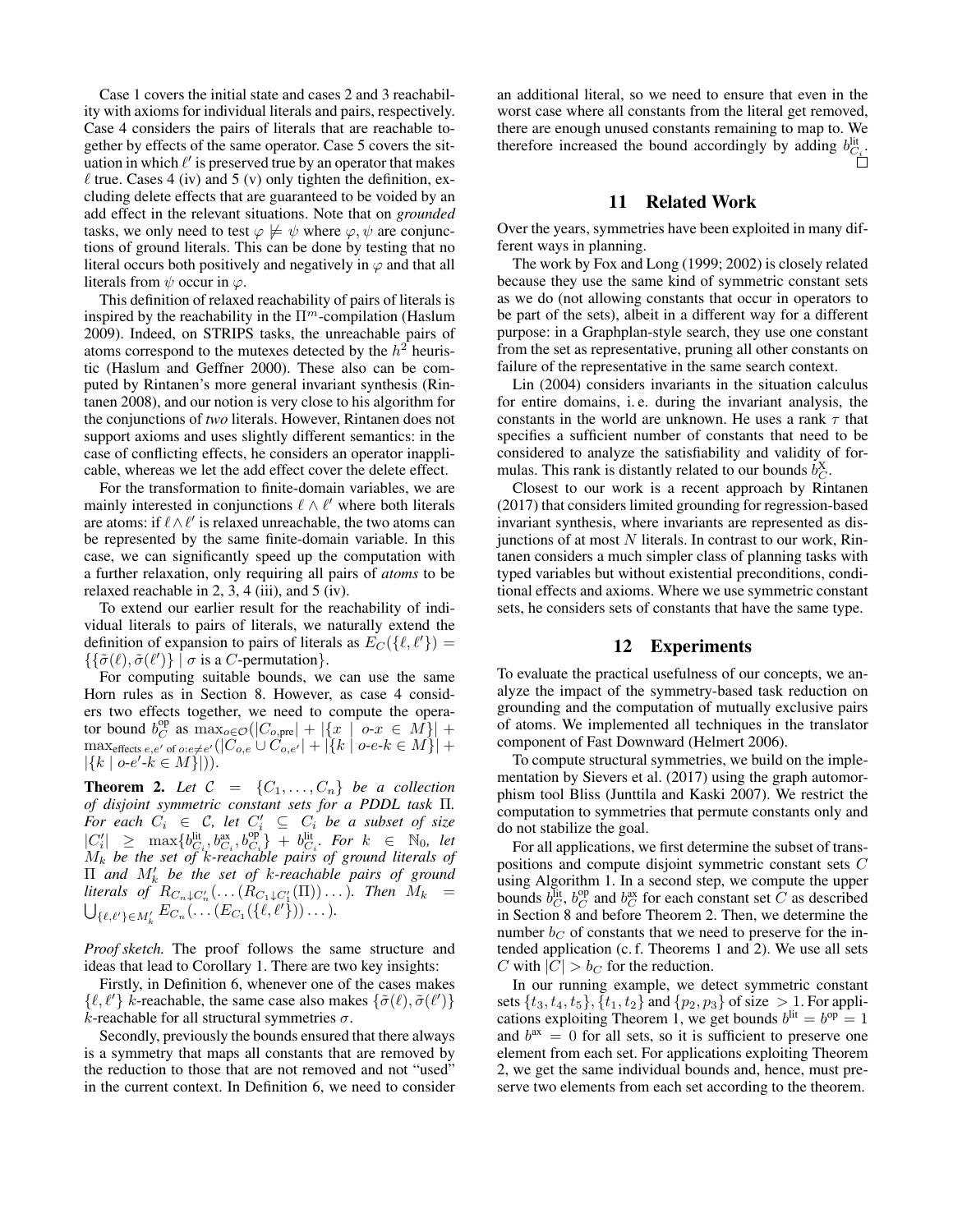The regular grounding process of Fast Downward instantiates a PDDL task based on a relaxed reachability analysis of atoms. To make this process produce a symmetry-reduced ground task, we modify the logic program that performs the reachability analysis to ignore constants we disregard. With this modification, the standard Fast Downward instantiation yields exactly the symmetry-reduced task.

In our example, the reduced task (as in Theorem 1) has 20 reachable ground atoms and 64 ground actions, compared to 47 and 200, respectively, in the original task.

We can expand the symmetry-reduced task to receive the full grounded task. If we have preserved constants according to Theorem 2, we can alternatively use the grounded symmetry-reduced task for mutex detection.

To compute mutex pairs for a given ground task, we implemented a logic program to determine the relaxed reachability of pairs of atoms according to Definition 6. As described in Section 10, we use the further relaxation that only requires positive literals to be relaxed reachable.<sup>2</sup>

Using the example task, we perform the mutex detection on a task with 160 actions (instead of the original 200). We identify 148 mutex pairs that get expanded to 185 pairs.

We ran experiments on the benchmarks from the sequential tracks of all International Planning Competitions (IPC), removing domains that have been reused in later IPCs of the same track, obtaining a total of 77 domains and 2518 tasks.<sup>3</sup> We set a limit of 30 minutes and 3 GB for each run.

There is a total of 18875 symmetry generators that map constants only, distributed across 65 domains, out of which 16566 are transpositions, distributed across 51 domains.

Using the bounds for symmetry-reduced grounding, we find large enough symmetric constant sets in 1004 tasks of 49 domains. While creating the size-reduced ground task is faster in all applicable domains (by at least an order of magnitude in 3 domains), regular grounding is already so fast that we do not save any computation time if we afterwards expand the resulting task (the approach is even slower in SATELLITE).

We instead focus on the more expensive computation of mutex pairs. We compare the computation of the mutexes on the original (grounded) task with the computation on the symmetry-reduced task and a subsequent expansion. Both approaches compute the same set of mutexes.

Computing mutexes on the original ground task fails 320 times due to reaching the memory limit and 481 times due to reaching the time limit. We can use symmetry reduction for the mutex computation in 610 tasks of 38 domains. This slightly reduces the number of times reaching the memory or time limit to 303 and 448, respectively. To illustrate the gain in runtime, Figure 2 compares the computation time on the 38 applicable domains, highlighting those that exhibit a significant difference.



Figure 2: Runtime of regular and symmetry-reduced (including expansion) computation of  $h^2$  mutexes on all applicable domains, highlighting domains where at least one task requires an order of magnitude more/less time.

Our approach works particularly well on the GRIPPER, the CHILDSNACK, and the BARMAN domains, which is not surprising given that these were specifically designed to exhibit a large number of symmetries. But independent from this, we observe that symmetry reduction strictly decreases the required runtime to compute mutexes, including the time to expand the resulting set of mutexes of the reduced task.

#### 13 Conclusion

We explored the potential of symmetry-based task size reductions for relaxed reachability analysis. For this kind of analysis it is often possible to only consider a subset of a collection of pair-wise symmetric constants and to recover the full result in a post-processing step.

Our theory provides sufficient lower bounds on the size of these subsets for two types of relaxed reachability, which are particularly useful for grounding and mutex detection.

We experimentally verified the theoretical findings that the results with a direct reachability analysis and a detour via a task reduction including a post-processing step are equivalent. For grounding, the path via the task reduction gave only minor runtime improvements, mostly because the method used by Fast Downward is already very fast on the original task. In contrast, for mutex detection we observed substantial runtime improvements.

<sup>2</sup>We also experimented with the computation of mutex *literal* pairs. The results in this scenario are qualitatively the same, however with larger runtime and memory requirements and hence more tasks for which the computation does not complete.

<sup>&</sup>lt;sup>3</sup>The quantitative results are similar up to a few percentage points if also using duplicate domains.